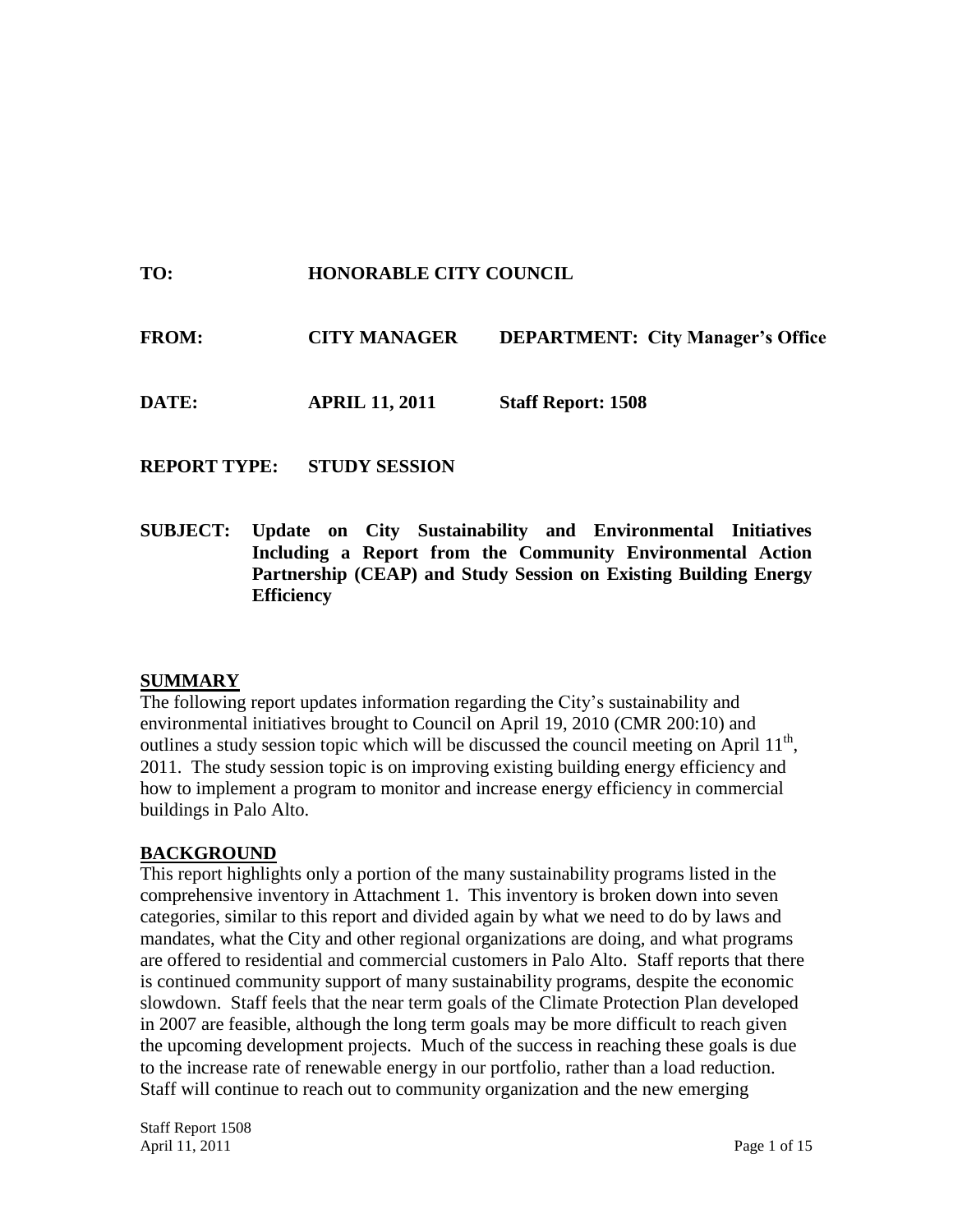technology and piloting program has the potential for more tangible engagement with a wider group of residents and businesses

Our partnership with Stanford research projects continues to be strong, and has included a series of collaborations with the Public Works department on wastewater treatment and reuse of resources contained in wastewater. The Utilities department is working with a Stanford research staff and student on a pilot demand response program in the community. City staff have also guided several Stanford student groups in validating their ideas for innovative clean tech related products and services. A number of departments also have hired interns at various times of the year on important projects such as the Green House Gas inventory reports.

The report is structured to provide an update on the following topics:

- A. Climate Change and Adaptation
- B. Energy Supply and Conservation
- C. Water Conservation and Resource Management
- D. Natural Environment
- E. Waste and Materials
- F. Built Environment
- G. Transportation.

#### **DISCUSSION**

#### **A. Climate Change and Adaptation:**

#### **Climate Protection Plan and GHG Monitoring** (Debra van Duynhoven/ Shiva Swaminathan)

In December 2007 (CMR: 435:07), Council approved a Climate Protection Plan (CPP) that set short, medium, and long term goals to reduce municipal operations and community greenhouse gas (GHG) emissions. The plan is summarized in Attachment 2. The City's long term goals were in line with California's goals under the Global Warming Solutions Act of 2006 (AB32). Since the adoption of the City's CPP in December 2007 and AB32 adoption in September 2006, the City and City of Palo Alto Utilities (CPAU) have undertaken many initiatives to reduce the community's carbon foot print and better position CPAU to operate under the new AB32 related regulation expected to be implemented in 2012. Unfortunately, federal climate change regulations are stalled and not expected to progress in the next two years. U.S Environmental Protection Agency (USEPA) efforts to regulate GHG emissions and the ramifications of such regulations for AB32 are unclear at this time.

National protocols are currently being developed for both municipal operations and community emissions. For instance, the community protocol that is being developed by ICLEI (Local Governments for a Sustainable USA) includes many more data points than our CPP. The draft protocol currently includes between 40-50 data points in different categories, such as the Built Environment, Transportation, Energy Use, Land Use, Material Consumption, Solid Waste, and Wastewater, in an effort to present a complete, well-rounded picture and to better enable benchmarking for and between cities. Once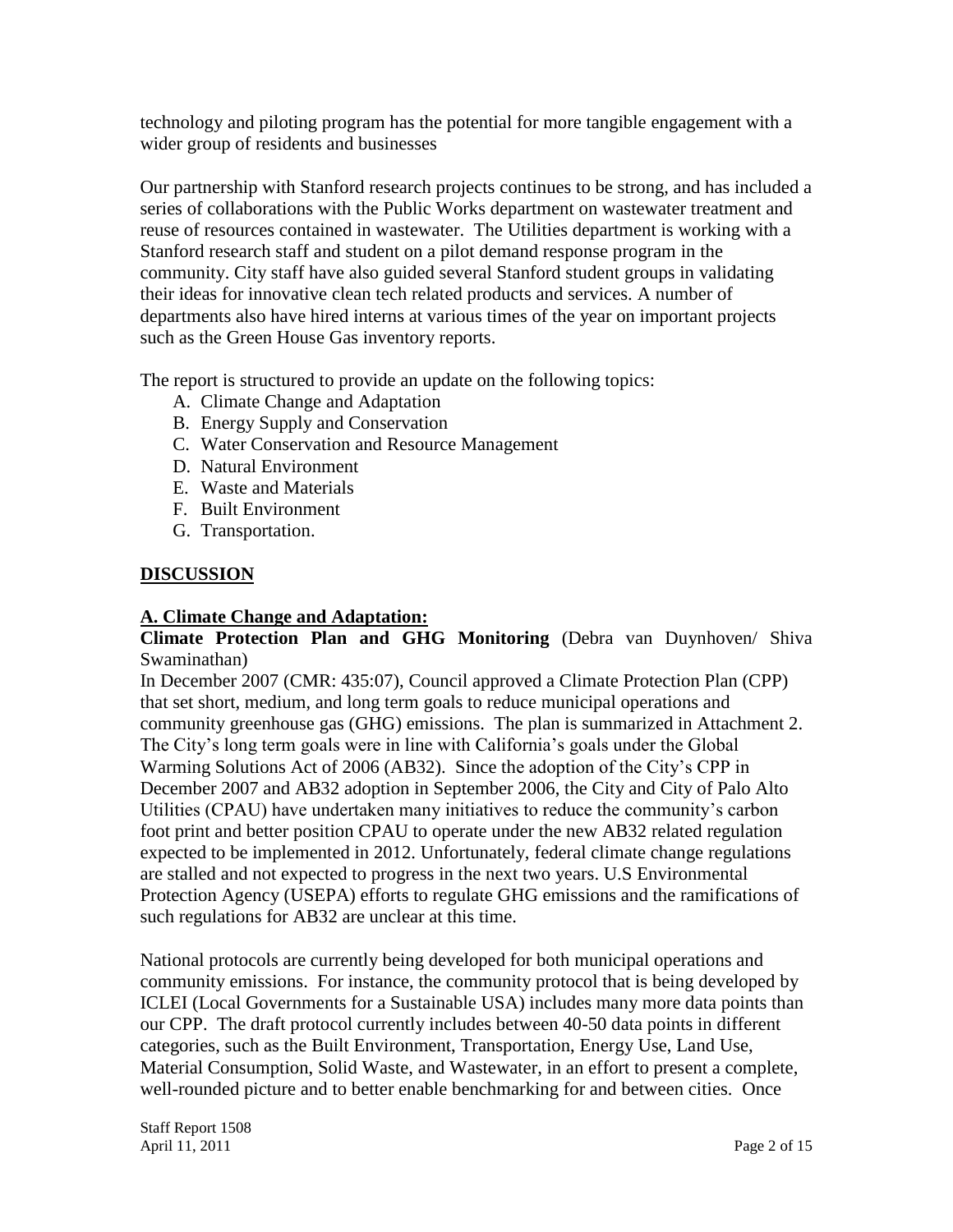such protocols are established in the coming months, staff will evaluated to see if a recalibration of the original emissions calculation in the CPP from 2007 is necessary.

The municipal operations numbers have been verified by California Climate Action Registry (CCAR) and they meet the standards of our General Reporting Protocol Version 3.1 and for completing this effort, we were granted the status of *Climate Action Leader.*  In January 2011, the City and CPAU have signed on to the Climate Registry (TCR), which will be replacing CCAR for public reporting.

Due to the success in meeting and exceeding our municipal goals set for 2009, in April 2010 at staff's recommendation, Council set a more ambitious target of reducing municipal emissions by 20% below the 2005 baseline by 2012. Waste reduction, employee commute programs, alternate fuel vehicles, efficiency measures and the major upgrades in our buildings and the water quality treatment plant are expected to be key drivers in meeting the new 2012 goal. Staff believes we will meet and potentially exceed this new municipal operation emissions goal for 2012.

Staff believes that 2012 community goals are achievable with continued community engagement support of our many sustainability programs. However, if a recalibration of our emissions is completed, as required by new protocol requirements, as reassessment of our goals may be necessary. Although our 2020 goals are far away, Staff believes these may be more difficult to reach given upcoming developmental projects.

**Community Environmental Action Partnership** (Debra van Duynhoven)

The Community Environmental Action Partnership, a collaborative citywide initiative, engages the various segments of the Palo Alto community to identify opportunities and create and implement sustainable environmental solutions. CEAP Committee includes segment liaisons who meet every month at Lucie Stern Community Center. The different segments include City Government, Business Community, Nonprofits, Neighborhoods, School Community, Faith Community, Stanford, and Medical Community. Each segment takes on projects which the committee as a whole supports in various ways. Attachment 4 is the complete report from each segment describing the various events and highlights from 2010. In addition, there definitely is opportunity for more volunteers to join, particularly in the medical, non-profit and faith segments. Please contact [debra.vanduynhoven@cityofpaloalto.org,](mailto:debra.vanduynhoven@cityofpaloalto.org) if you are interested in participating in CEAP.

## **PaloAltoGreen Program Update** (Joyce Kinnear)

The PaloAltoGreen renewable rate option remains stable with participation staying at around 21% of electric customers participating in the program. By far the majority of participants are residential. While the program remains the top program in the country by percentage of participation, participation has levelized primarily due to what appears to be the impacts of the downtown in the economy reducing the numbers of customers who wish to take on an added expense and to the difficulty at reaching to the next segment of customers, beyond those that are most strongly interested in green issues and renewable energy. The program participants collectively subscribed for 71,334 MWh of renewable energy credits (RECs) through the program in 2010; this generation is estimated to have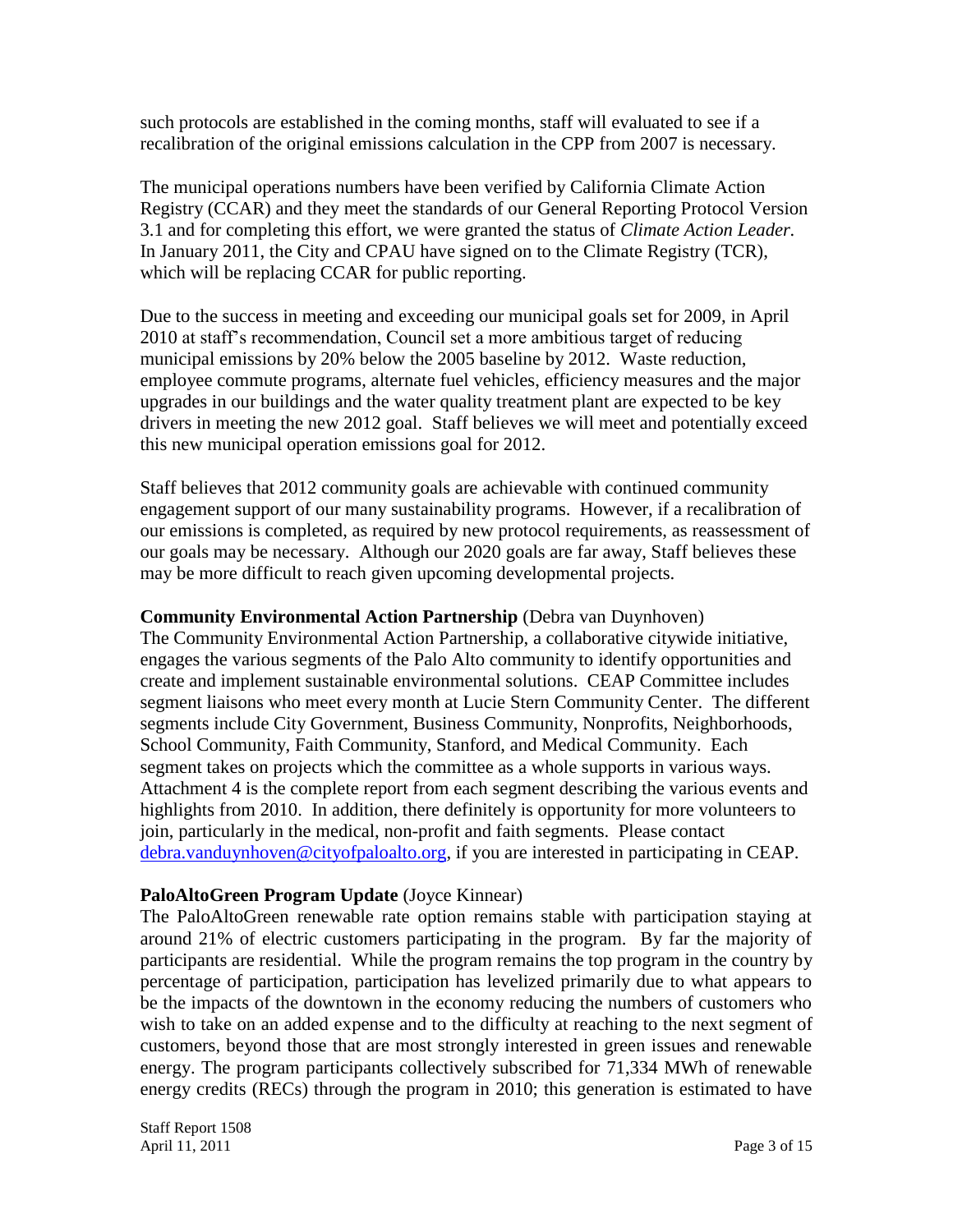displaced 38,775 tonnes of CO2 in 2010. The municipal operations subscribed for 8,988 MWh of RECs or 12% of the total amount purchased.

# **Utilities Renewable Energy Supply** (Jane Ratchye)

In May 2010, Council approved new contracts for renewable energy supplies from two landfill-gas-to-energy projects. These projects are expected to begin operations in 2013. In late 2011, the Council is expected to consider another renewable energy contract from a geothermal project, which is expected to begin operating in late 2012. After these latest additions to the portfolio, renewable energy will provide over 30% of the City's total electricity needs by 2013. Increased renewable energy supply is a primary strategy in reducing the communities GHG emissions.

## **B. Energy Supply and Conservation:**

# **Gas Utility Long-term Plan (GULP)** (Jane Ratchye)

Utilities staff has worked with the Utilities Advisory Commission (UAC) since June 2010 to revise the Gas Utility Long-term Plan (GULP). The GULP address activities related to long-term (10 to 20 years) gas resource acquisition and management including implementation of related Council policies. Two GULP strategies are specifically related to the Council priority of Environmental Sustainability. One is directed at maximizing the efficiency of gas usage in the City. The strategy requires using a reasonable carbon adder to calculate cost-effectiveness so that the environmental aspect of efficiency is valued appropriately. Using a carbon adder ensures that the long-term liability of the costs of buying allowances for carbon emissions is incorporated into the investment decision for gas efficiency measures.

The other strategy is focused on climate protection and requires staff to pursue costeffective "green" gas, when it can be purchased for the cost of "brown" gas plus an appropriate carbon adder. Currently staff is pursuing several non-fossil fuel gas opportunities through Palo Alto's Northern California Power Agency (NCPA) membership. If any cost-effective non-fossil fuel gas is available, it may be used for an extension of the PaloAlto**Green** program for natural gas.

The Council GULP plan in March 2011

## **Long-term Electric Acquisition Plan (LEAP)** (Jane Ratchye)

Staff also worked with the UAC since June 2010 on revising the Long-term Electric Acquisition Plan (LEAP) in an effort to balance environmental and economic sustainability. The LEAP addresses the functions related to the pursuit and management of electric resources and includes implementation of related Council policies and plans for energy efficiency, renewable energy, and greenhouse gas (GHG) emissions reduction.

The LEAP includes the maximization of cost-effective energy efficiency, examination of alternative ways to pursue renewable energy, and exploration of the feasibility of setting GHG emission reduction targets for the electric supply portfolio. The LEAP contains a Renewable Portfolio Standard (RPS) requiring 33% of the City's electric usage to come

Staff Report 1508 April 11, 2011 **Page 4 of 15**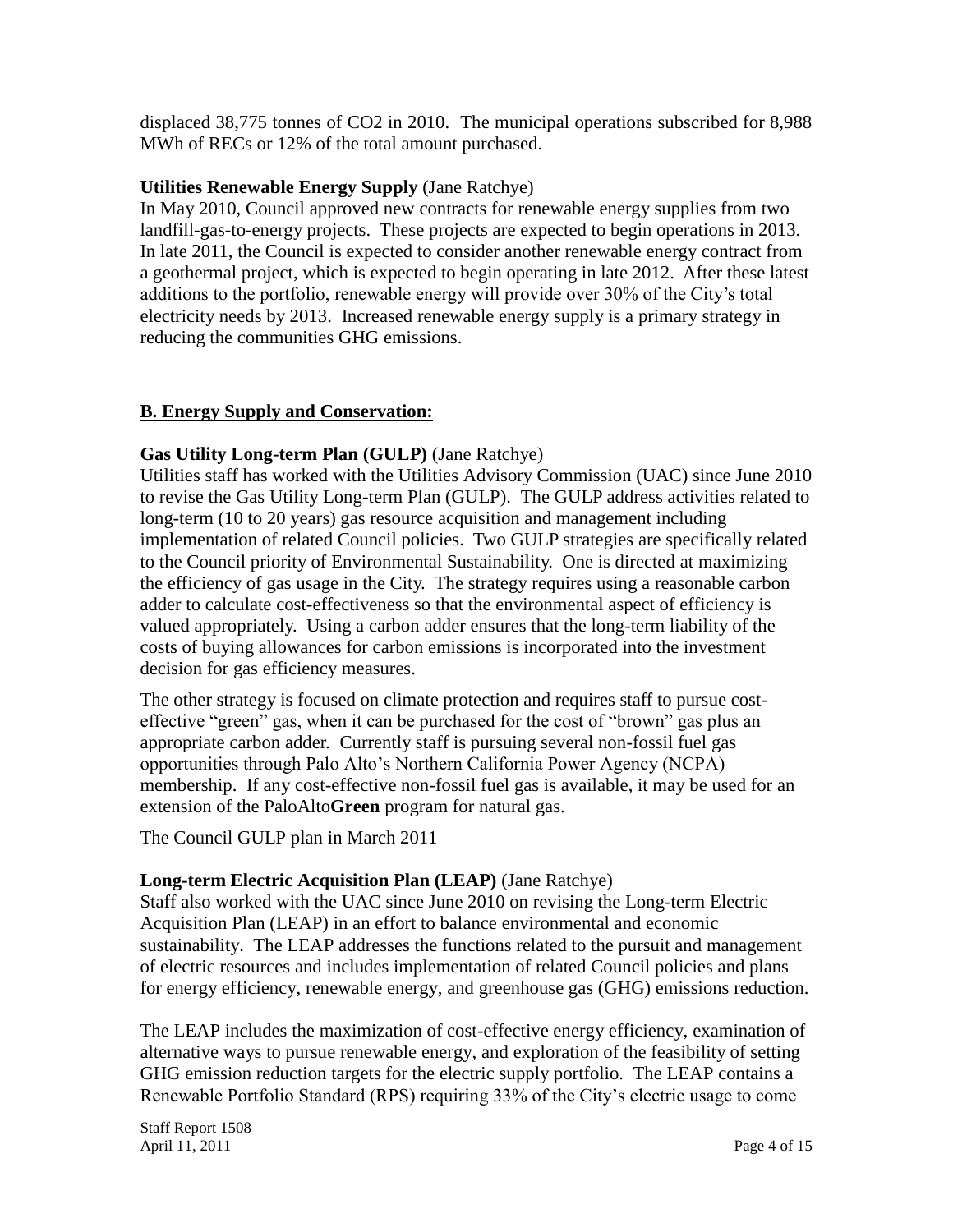from renewable energy supplies by 2015 with a rate impact of no more than 0.5 cents/kilowatt-hour. Thus, Palo Alto's RPS is more aggressive than the requirement that is expected to become state law this year—33% renewable by 2020. Although renewable supplies are more expensive than traditional "brown" supplies, the plan is to first minimize all supplies by maximizing efficient use of energy. Reducing demand saves money and reduces the need to buy renewable energy.

The Council approved the LEAP revisions in March 2011.

# **LED Streetlight Replacement** (Jane Ratchye)

Palo Alto undertook an evaluation of alternative streetlight technologies in conjunction with the Pacific Northwest National Lab (PNNL) in summer 2009. The evaluation covered both Light Emitting Diode (LED) and induction streetlights compared to the existing High Pressure Sodium (HPS) streetlights on both residential and commercial streets. Results of the evaluation were published jointly with PNNL in June 2010. The report found that LED streetlights are more cost effective than induction and HPS streetlights based on energy and maintenance cost savings, with better illuminance performance compared to the other two streetlight technologies.

Palo Alto issued an RFQ for the purchase of 600 LED streetlight fixtures (around 10% of the City's streetlights) in September 2010 and received 20 bids. City Council approved the contract with Leotek for the purchase of the LED fixtures in November 2010. These LED fixtures will replace existing 250W HPS fixtures on El Camino Real between San Antonio Road and University Avenue and also on Alma Street between San Antonio Road and University Avenue. Installation of the LED fixtures is projected to commence beginning in April and is expected to be completed within a month.

**Commercial Customer Demand Response Pilot Program** (Shiva Swaminathan) The City plans to implement a pilot program to reducing electricity usage during highdemand periods in the summer. This "Demand Response" (DR) Program is intended to limit production from inefficient and polluting electric generation resources. A DR program provides an incentive for customers to reduce their electricity usage when called on by the City. By reducing customers' electricity usage during these high-demand periods, the City's annual peak usage and purchase cost for electricity will also be reduced. The objective of the proposed two-year DR pilot program is to evaluate the cost-effectiveness and customer-appeal of DR incentives in Palo Alto. The program is expected to be launched in May 2011 and will run for two years, after which time expanding the program will be evaluated. City Hall will be a participant in this pilot program. At its February 2, 2011 meeting, the UAC voted unanimously to recommend that Council approve the DR pilot program. The Council is expected to consider the program in March 2011.

Staff Report 1508 April 11, 2011 **Page 5 of 15 Emerging Technologies Demonstration and Piloting Program** (Tommy Fehrenbach) Between our city-owned Utility, and our community comprised of tech-savvy early adopters, we have a great opportunity for partnership with the business community. This is especially true for emerging "clean" technologies, since we can at once help attract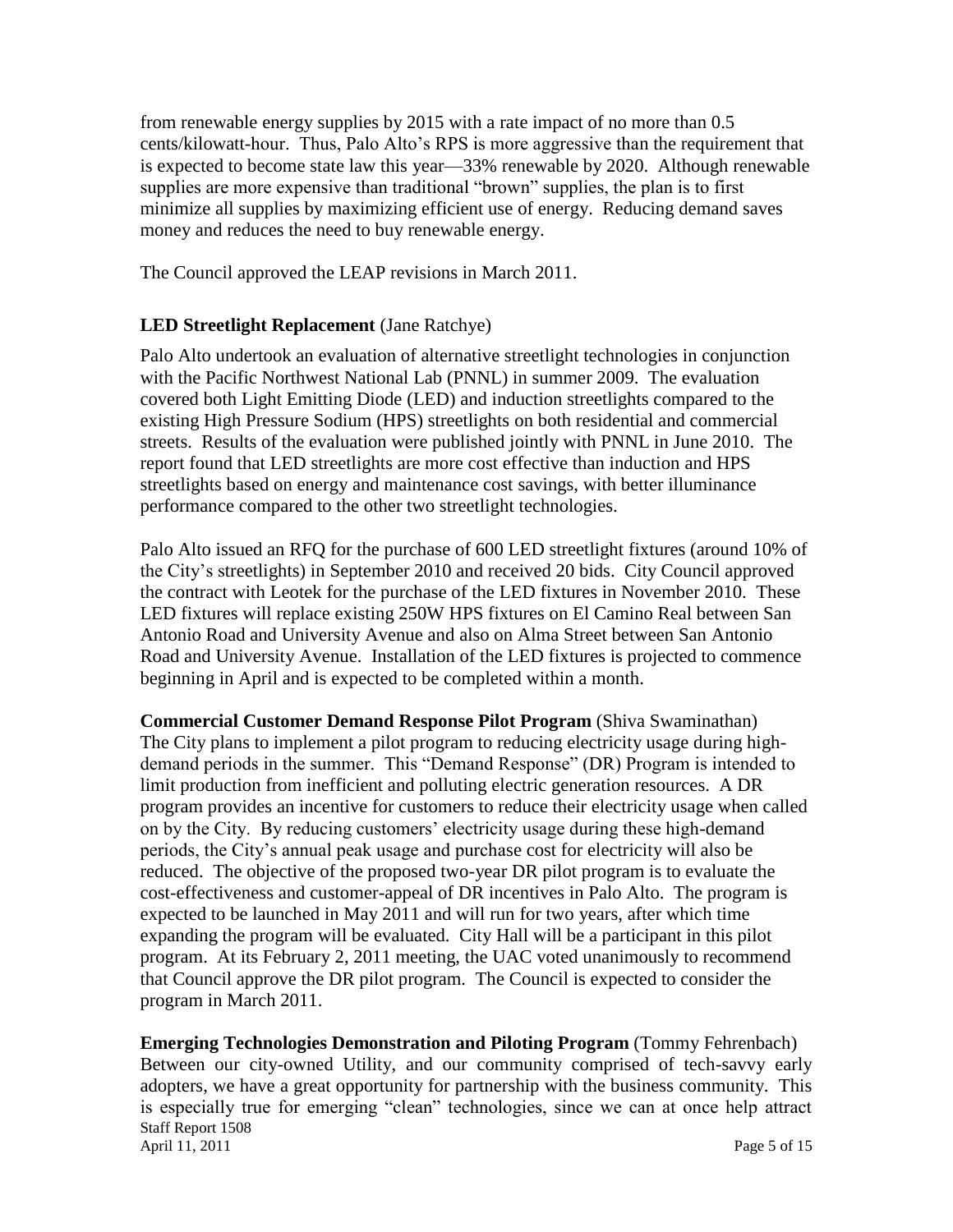innovators by providing them the opportunity to test their technologies which can also help us reach our GHG reduction goals.

Interdepartmental leaders are meeting to decide how best to structure such a program, keeping in mind the potential resource and policy implications. We expect to bring our ideas to UAC and Council for support and for volunteers to help set the criteria for selection and to serve on the committee that leads the selection of partners. By late spring, we expect our formalized system will be fully operational, with our first official pilot to launch by winter.

#### **C. Water Conservation and Resource Management:**

#### **Recycled Water Update** (Phil Bobel)

Highly treated wastewater from Palo Alto's Regional Water Quality Control Plant is increasingly being used for landscape irrigation, to save precious potable water supplies for human consumption and use. Total recycled water deliveries have increased by 80 percent as the new distribution system in Mountain View's "North of Bayshore" area began its first year of operation in 2010. As more customers come online, deliveries are projected to increase almost four-fold over pre-2010 years. To prepare for more distribution systems and increased use of recycled water, Staff has been working to reduce the salinity of the water and remove the concern about its use on certain sensitive plant species. A number of key areas were identified in 2011 where salty groundwater is entering sewer lines. The Plant's major Partners: Palo Alto, Mountain View and Los Altos, have now all adopted Palo Alto's aggressive Salinity Reduction Policy and the areas found to be allowing infiltration will be fixed.

#### **Urban Water Management Plan (UWMP)** (Jane Ratchye)

The Utilities Department is in the process of updating Palo Alto's 2005 Urban Water Management Plan (UWMP). Urban Water Management Plans are prepared by California's urban water suppliers every five years to support their long-term resource planning and ensure adequate water supplies are available to meet existing and future water demands. The UWMP is must assess the reliability of water sources over a 20-year planning horizon considering normal, dry, and multiple dry years. The UWMP also provides a historical perspective for many of the numerous water supply and demand decisions that have been made over the years. Finally, the 2010 UWMP will contain the draft plan for the City of Palo Alto to meet its 20% water savings by 2020 obligations as outlined in state law (SB 7x) and reviewed by Council last April in CMR 212:10.

#### **Stormwater Rebate Program** (Joe Teresi)

The Storm Drain Utility has offered a Stormwater Rebate Program to residents and businesses since 2008, providing financial incentives up to \$1,000 (residential)/\$10,000 (commercial) for measures that reduce stormwater runoff. Eligible measures include rain barrels, rainwater cisterns, permeable pavement, and green roofs. In addition to stormwater runoff reduction, some of these measures have supplementary sustainability benefits such as reduction in the use of potable water for landscape irrigation, reduction in the heat island effect of hardscape, and energy savings from reduced heating/cooling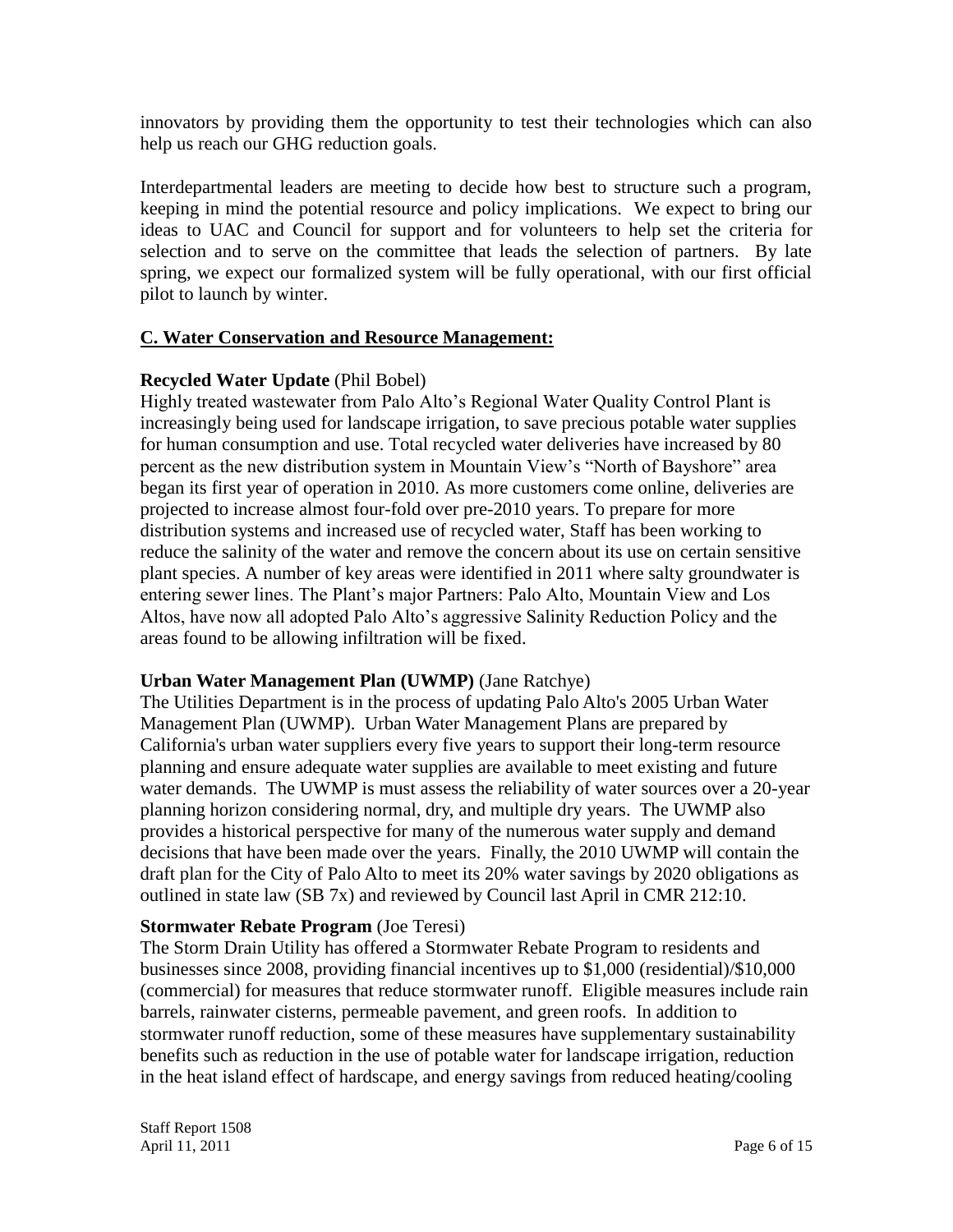costs due to enhanced roof insulation. The stormwater rebates are available to all CPAU customers.

Since 2008, rebates have been issued for 82 rain barrels and 28,500 square feet of pervious pavement. In 2011, the first rebate was issued for a green roof. The green roof was implemented on a new single-family residence, which was planted in sections with several various plant palettes. The roof garden is irrigated with an automatic drip irrigation system, but the irrigation may be able to be reduced or curtailed once the plants have become established. The green roof also increases the insulation rating of the roof and reduces the heat island effect of the house compared to a building with a conventional roof.

# **D. Natural Environment:**

## **Urban Forest Master Plan** (Gloria Humble)

The Urban Forest Master Plan is an important component of the City's sustainable development goals. Preserving and protecting the urban forest is a long held tradition in Palo Alto. In recent decades, however, new and/or increased pressures associated with development and the provisions of services have introduced unprecedented competition for the protection of trees. The urban forest is also an element of the City's infrastructure and requires management and maintenance as an asset valued for its environmental, aesthetic and economic benefits: energy conservation, air quality improvement, CO2 reduction, storm-water control, and enhanced property values.

The Urban Forest Master Plan, partially funded by a grant from CALFIRE, is intended to provide a strategic plan to help the City conserve and renew its urban forest, to establish procedures and protocols to enhance the effectiveness of City operations and maintenance, and to provide for consistent and effective monitoring of the urban forest.

Preparation of the Urban Forest Master Plan began in December 2010, when the City contracted with Hort Science, Inc. to work with a staff interdisciplinary team. In January, the team conducted a successful online survey to which 650 people responded. During January and February, the team interviewed over 100 staff members from all relevant departments. On February 7, 2011, the consultant introduced the project to the City Council at a Study Session. Future public meetings and hearings will be scheduled in June and July to accommodate review of the draft plan and adoption by the City Council.

## **Farm Shop Downtown Farmer's Market** (Debra van Duynhoven)

In April 2009, the FarmShop at King Plaza (in front of City Hall) was launched with Capay Valley Growers. The City Manager's Report  $405:09$ , from October  $19<sup>th</sup>$ , 2009 described the results of the pilot program and some of the challenges faced during the pilot program. The original intent of this pilot program was to provide local, organic produce for the community and City employees, which is in line with the City's overall goal of sustainability.

Staff Report 1508 April 11, 2011 **Page 7 of 15** Primarily, staff found that the King Plaza location did not drive enough foot traffic to establish a self-sustaining market. Council was also concerned about the market management costs for the pilot program and directed staff to find an alternative solution or a volunteer to fill such a role. As a result the FarmShop Board moved the FarmShop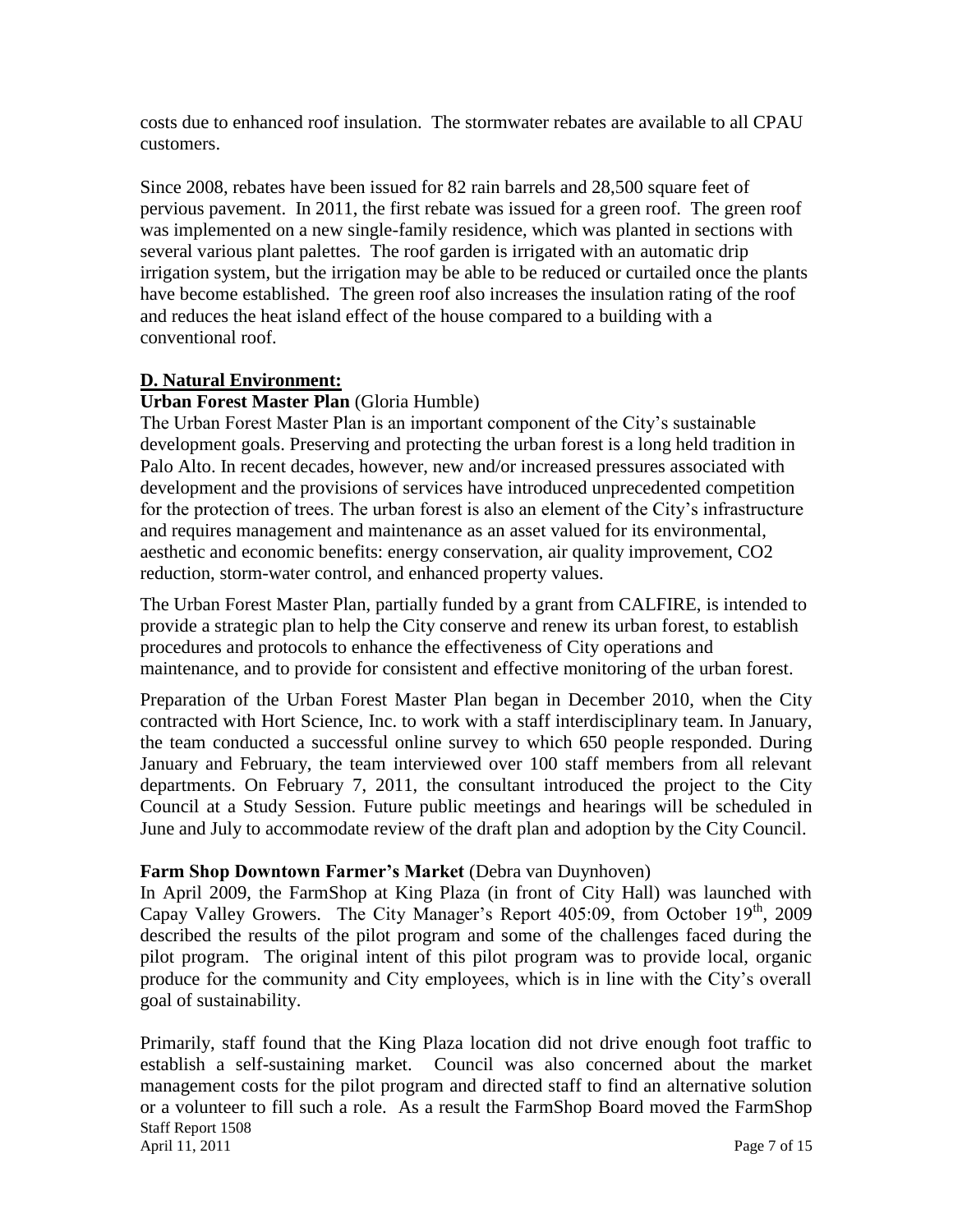to the newly renovated Lytton Plaza, found a volunteer market manager and a community group, Palo Alto Institute, who offered to become the fiscal support of the market. Unfortunately, the market has not flourished and the FarmShop Board is considering alternative locations or times.

#### **Bixby Park opening (Ron Arp)**

Another 46 acres of closed landfill will be added to the 29 acres already open to the public at Byxbee Park this summer. The two sections of closed landfill that will be accessed are designated Phase IIA (closed in 1992) and Phase IIB (closed in 2000). Work is now underway that will prepare these areas for public access including importing and grading clean soil to repair low areas (settlement), undergrounding utility pipes and seeding the area with native grasses. The fence line between Byxbee Park and Phases IIA and IIB will be removed by July 1, 2011.

Although funding is still needed for other amenities (such as improved trails, viewing platforms, hillocks and benches), opening the area to the public is a key first step. Another 51 acres will be added to this park in 2013 after final closure of the last active landfill section (Phase IIC) for a combined 126 acres of pastoral park.

#### **Pesticide Free Parks** (Julie Weiss)

The City of Palo Alto is a Bay Area leader in reducing the amount and toxicity of its pesticides used in parks, open spaces and City facilities. Since 2005, total ecotoxic pesticide use has fallen 89% which is significant because ecotoxicity reduction is the primary driver of the City's Integrated Pest Management Policy and adopted Bay-Friendly Landscaping principles.

In 2010, staff experimented with designating Sarah Wallis Park in the California Avenue area as pesticide free, where no chemical controls for weeds, insects, fungi and rodents would be used. The pilot was successful and resulted in the Parks Department adding additional sites over the course of the year at: Ventura, Terman, El Palo Alto, Boulware, Hopkins, and Scott Parks. These locations join the pesticide-free facilities located at the Regional Water Quality Control Plant, Animal Services Center and three substations. With these additions, the Parks Department will have met its initial goal of having seven pesticide-free parks prior to its 2012 target date. Pesticide-free parks require more maintenance and a higher tolerance for weeds, but are safer for people and pets that use them and for local creeks which are sensitive to pesticide runoff. Staff will continue to evaluate the success of these pesticide-free parks, as well as look for other suitable locations. School fields are not sprayed and a pesticide-free buffer of 100 feet is kept around all creeks and playgrounds.

Although the City is making significant steps to reduce its pesticide use and toxicity, the single largest source of pesticide pollution in Bay Area creeks continues to come from residential applications of pesticides, especially those used for insect control. Staff continues to promote the use of less toxic pest control for residential do-it-yourselfers by looking for *Our Water, Our World* shelf tags and factsheets in local garden and hardware stores and by visiting [www.ourwaterourworld.org](http://www.ourwaterourworld.org/) to learn more. Staff also encourages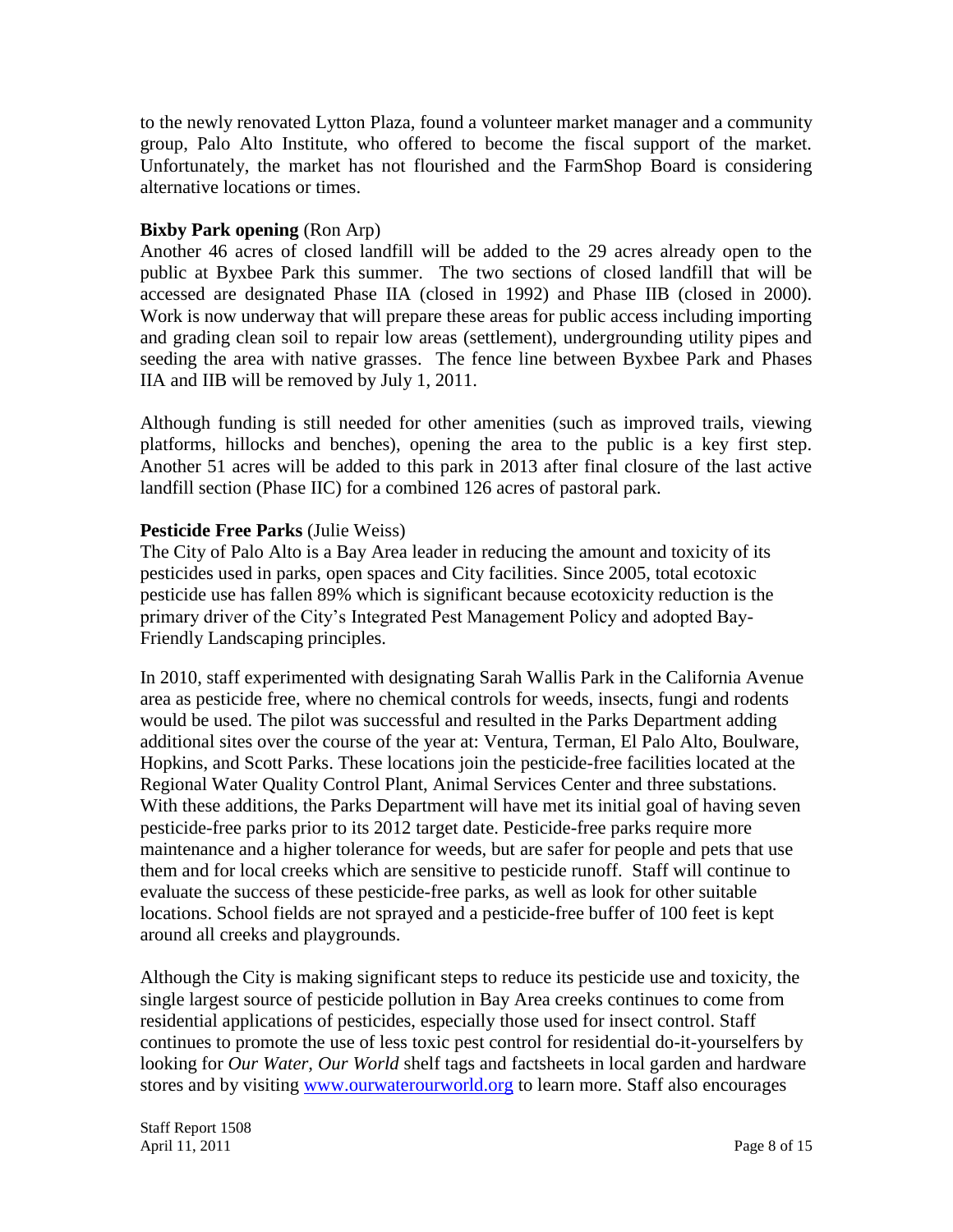residents to use pest control companies that are EcoWise Certified– a rigorous Bay Area certification program that was developed by water quality and pest control professionals.

#### **E. Waste and Materials:**

#### **Master Plan update to Water Quality Control Plant and Energy/Compost Feasibility Study** (Phil Bobel).

The major components of Palo Alto's Regional Water Quality Control Plant are now 40 years old and a Long Term Facilities Plan for refurbishing and upgrading the Plant is being developed. One of the key questions is how the wastewater solids should be managed in the future. Currently, the solids are incinerated, and other options to use the energy contained in the solids are now being explored. Also underway is a companion study looking at energy utilization from yard trimming and food scraps. Council directed Staff to study all three of these organic residuals. The first study to be completed will be the Energy/Compost Feasibility Study in the fall of 2011, with the Long Range Facilities Plan for the Plant to be completed in mid 2012. The goal is to find cost effective technologies to recover energy and other resources from yard trimmings, food scraps and wastewater solids; and to determine whether new facilities should be located in Palo Alto, or elsewhere.

#### **Zero Waste - Commercial Food Waste Roll-out report** (Clay Reigel)

Commercial compostables service has been offered by the City's collection contractor, GreenWaste of Palo Alto, since July 2009. GreenWaste's outreach staff has actively targeted food waste-generating businesses (primarily restaurants) for participation in the compostables collection program. The average monthly tonnage of commercial compostables collected by GreenWaste has increased by 30% in FY11. As of January 2011, GreenWaste has collected and processed 6,382 tons of commercial compostables and is on track to meet their FY11 goal of 9,000 tons.

## **Report on Polystyrene and Plastics Ban** (Karin North)

Local supermarkets and restaurants help reduce the amount of plastics entering creeks and the San Francisco Bay. In the past year and a half, Palo Alto restricted the use of single use plastic checkout bags at large supermarkets and expanded-polystyrene (foam) disposable food service containers at food service establishments. Plastic bags and expanded-polystyrene are readily found in local creeks, since the products are lightweight and persistent. Many local businesses embraced Palo Alto's goal of reducing litter in the environment by their early adoption of the plastic bag and expanded-polystyrene food containers restrictions. Staff confirmed that all seven of the large supermarkets stopped using single-use plastic checkout bags and that more than ninety-five percent of restaurants stopped using expanded-polystyrene (foam) disposable food containers. The restrictions helped reduce the quantity of plastic bags and expanded-polystyrene entering the natural environment, but there is still more work to be done. Therefore, in the near future staff will research broadening the plastic bag ban to include more stores and will investigate charging a fee for check-out bags.

#### **Green Purchasing** (Julie Weiss)

Staff Report 1508 April 11, 2011 **Page 9 of 15**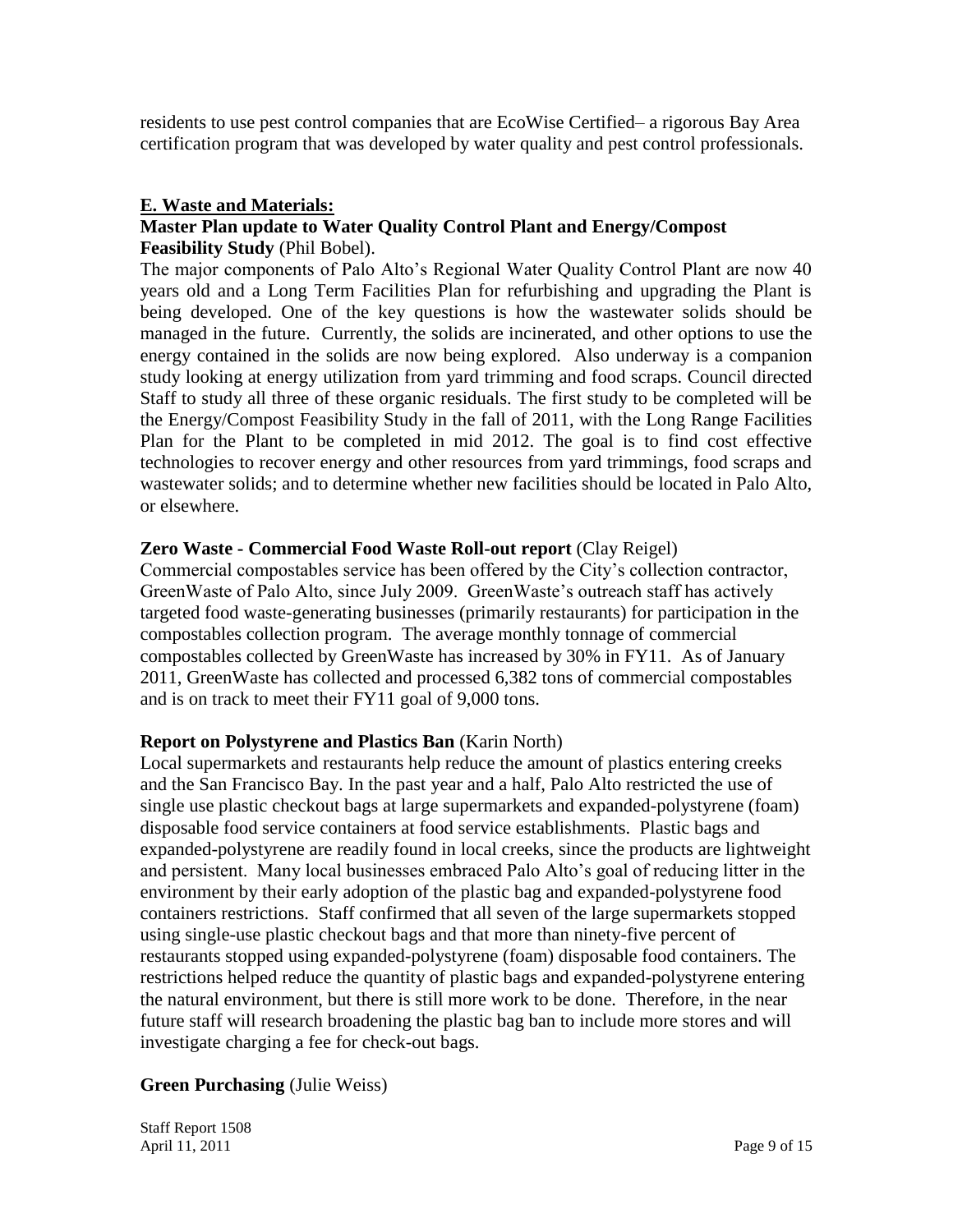In 2010 the two major green purchasing accomplishments included the addition of Bay Friendly standards for landscape maintenance to parks maintenance contractors and stronger less-toxic pest management standards for the new golf course contractor. Landscape maintenance is performed by Gachina Landscaping and features several requirements for OMRI Certified organic fertilizers, increased mulching to reduce the need for weeds, and keeping leaf litter around trees and planters where appropriate to return nutrients to the soil in lieu of increasing the need for additional fertilizer. The golf course contractor, Valley Crest Golf Course Maintenance is required to use trapping for gophers and ground squirrels and various less-toxic approaches for golf course maintenance.

Green Purchasing efforts in 2011 will focus on reducing plastics from the purchasing supply chain in tandem with the City of San Jose. The two cities are co-leading the effort. The project is in the beginning stages and will be reported on in 2012. In addition, the City's office supply contract is being reviewed again with the intention of increasing recycled content and reduced-toxicity of key office products that are most used.

# **F. Built Environment:**

**Green Building Program Highlights** (Kristin Parineh)

The Green Building Program will reach three years of implementation in July of 2011. Implementation highlights include the following:

 **789 permit applications** were covered by the green building program in 2010, an increase of 83% from 2009. The increase in applications may be explained by the late 2009 ordinance amendment to decrease the construction and demolition debris diversion requirements for projects over \$75,000 in valuation to \$25,000. 32% of the total number of applications were nonresidential and 68% residential.

 $\bullet$ 

 **240 green buildings** have been completed or are under construction. Sector and Certification Type # of Green Buildings Completed # of Green Buildings Pending Certification

| Sector and Certification $ $ # of Green Buildings |           | # of Green Buildings   # of Green Buildings |     |
|---------------------------------------------------|-----------|---------------------------------------------|-----|
| Type                                              | Completed | Pending Certification   Under Construction  |     |
| Residential $-$ Build It                          | 26        | 35                                          | 125 |
| Green, Green Point Rated                          |           |                                             |     |
| Nonresidential - LEED                             |           |                                             |     |
| Rating System (Verified                           |           |                                             |     |
| by the City or USGBC)                             |           |                                             |     |

- **18,325 tons (120 tons of salvage) of construction and demolition debris** were diverted from the landfill for reuse or recycling amongst 465 permits in 2010. 5,050 tons (27%) were attributed to the demolition at 3445 Alma for the future Alma Plaza and 3700 Middlefield for the Mitchell Park Library and Community Center.
- \$219,207,217 estimated to be spent on construction of green buildings.
- **1,860,188 square feet** of green building construction**.**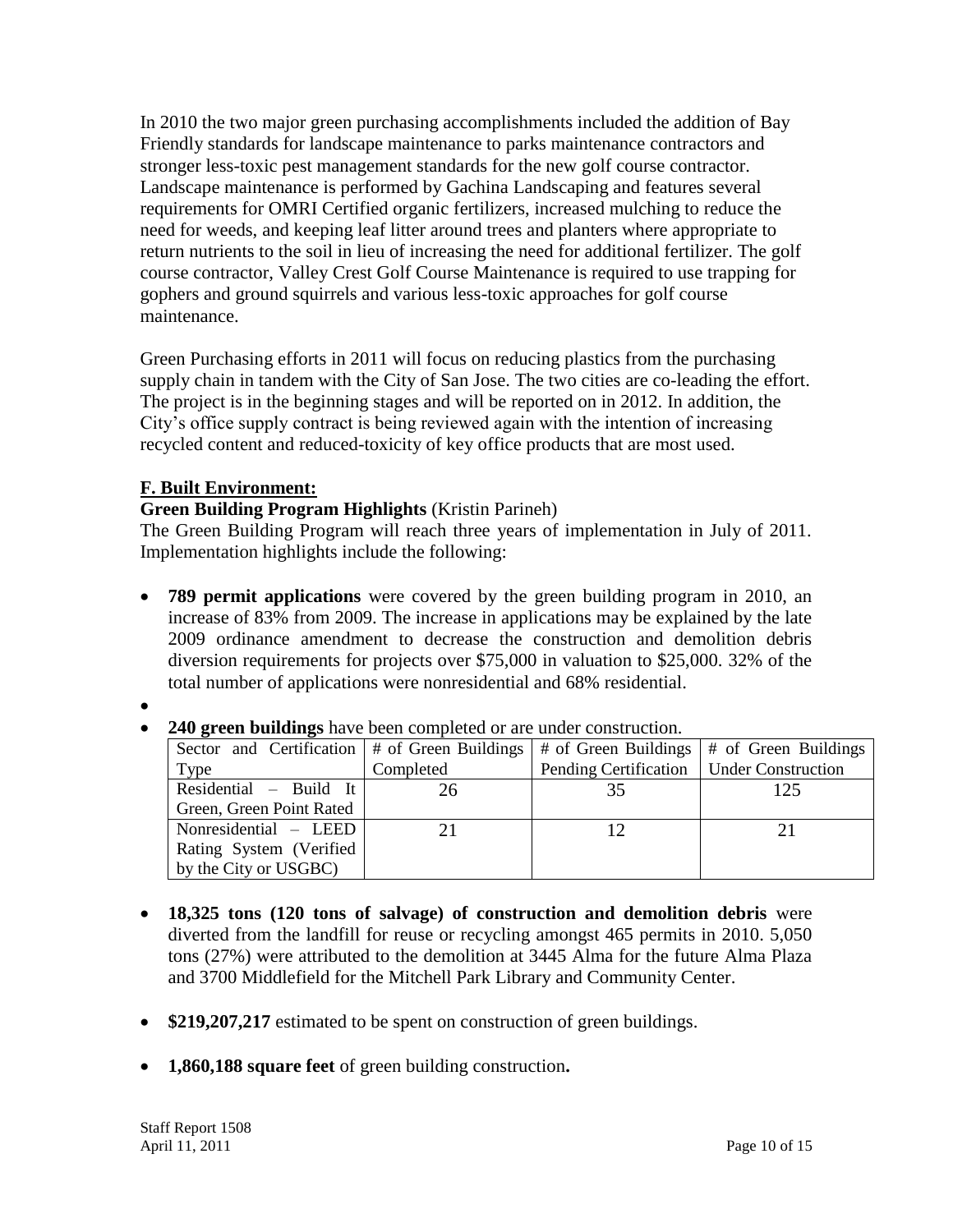- > 2,122 people live or work in a green building.
- **1,881,494 gallons of water per year** are expected to be saved over state and national baselines.
- **236,919 kWh of electricity per year** are expected to be saved over state and national baselines.
- **99,966 kBtu of gas per year** are expected to be saved over state and national baselines
- **9 commercial renovation projects** provided the City with Energy Star Portfolio Manager benchmarking reports providing valuable data on operational performance.
- **\$188,620** were collected in building permit revenue related to green building requirements (debris diversion fees totaled \$137,089 and green building fees totaled \$51,531.)
- **\$9,000** in fines were collected from 9 non-compliant projects (3 from 2009 and 6 from 2010). 6 permits were found noncompliant with waste diversion requirements resulting in an estimated 99 tons of waste not diverted from the landfill.
- Staff presented on the City's Green Building Program at the U.S. Green Building Council International Conference, Greenbuild, in Chicago and taught a class entitled "Introduction to the 2010 California Green Building Standards Code" throughout the state of California to more than 500 public agency staff and private sector professionals with CALBO (California Building Officials).

**Existing Building Energy Efficiency Study Session** (Kristin Parineh/Joyce Kinnear) Over the last few months several cities throughout the country have adopted, or are the in the process of adopting, energy performance audit and/or reporting requirements for existing buildings. In December 2010, staff presented Council with revisions to the City's Green Building Program that included the ability to require energy performance reviews of buildings covered under the program during their operation. Council requested that staff return in 2011 with a more formal program that includes staff resource impacts, the percentage of buildings subject to the program and the frequency of reporting data. This study session is intended to discuss the Council's interest and commitment towards an energy efficiency program for all existing buildings. Attachment 4 outlines the key issues that will be reviewed in the study session.

**Sustainability and the Comprehensive Plan Amendment** (Roland Rivera)

The existing Comprehensive Plan contains economic, equity and environmental policies that support the City's goal of sustainability. Many of these policies are implemented by existing programs and plans. However, some policies do not have corresponding programs or plans, and there are also City sustainability programs and plans that do not relate to existing policies in the Comprehensive Plan. The existing Comprehensive Plan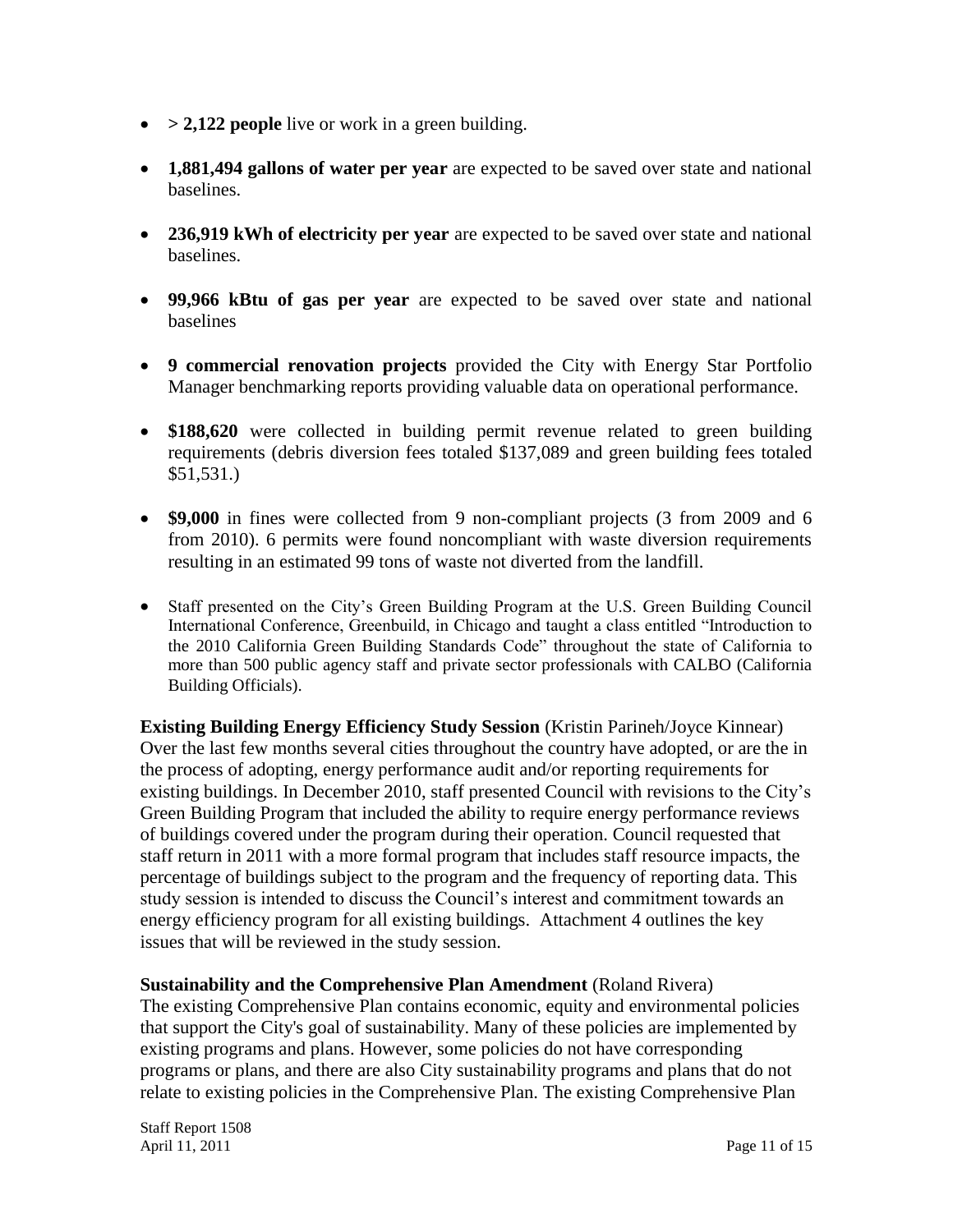does not currently directly address important issues related to sustainability such as; local sustainable food systems, public education programs related to sustainability, LEED-ND, High Speed Rail and sea-level rise.

What and how we plan to approach Sustainability in our Comprehensive Plan -Staff and consultant propose three ways to address Sustainability in our existing Comprehensive Plan Amendment and will work with the Planning and Transportation Commission (PTC) subcommittee reviewing the policies and programs to develop sustainability text for final review by the full PTC.

- 1. Review existing vision statements, goals, programs and policies to add sustainability support where appropriate and add a new definition in the glossary for "sustainability".
- 2. Consider additional sustainability topics not currently covered in the Comp Plan or other City policies or programs.
- 3. Restructure the Natural Environment Element to more comprehensively address environmental issues and current programs and policies adopted over the last 10 years. For example, new and existing goals would be developed around the major themes for this section. The new policies and programs implemented over the last several years (green building, zero waste, recycled water, climate protection plan, and renewable energy programs) would fall under these major themes and categories. The major themes and categories approach also give greater flexibility for future environmental efforts and policies.

#### **City Facilities Energy Efficiency projects** (Dennis Huebner)

City Hall was built in 1966 and most of the building systems were original to the building and needed refurbishment or replacement. A key consideration for Facilities Management was to develop modernization designs for these building systems which would provide for greater energy efficiency. Construction work on this two phase project started in the fall of 2008. During the first phase the control system that regulates the building up of carbon monoxide in the parking garage was optimized. The exhaust fans on this system received new high efficiency motors, which are now run by variable speed drives. All of the air handling units were refurbished and received new high efficiency motors. The single boiler was replaced with three higher efficient boilers, which are staged according to demand. A primary and secondary pumping system with high efficient motors for the boiler system was also installed to achieve more efficient hot water pumping. A primary and secondary pumping system with high efficient motors was also installed on the chilled water system to achieve more efficient chilled water pumping.

Staff Report 1508 April 11, 2011 **Page 12 of 15** The second phase of the project started in the fall of 2010. During this phase of the project most of the electric reheat coils were replaced with more efficient hot water reheat coils. On each of the floors all of the variable air volume boxes were replaced so there is better air flow and temperature control. Package HVAC units that served the  $8<sup>th</sup>$  floor were replaced with variable air volume boxes that are feed from the existing house air handling system. A lighting control system was installed for the tower floors, which will allow for on/off scheduling of lighting systems. Lastly, upon completion of the project a new HVAC Energy Management Control System will be installed to optimize all of the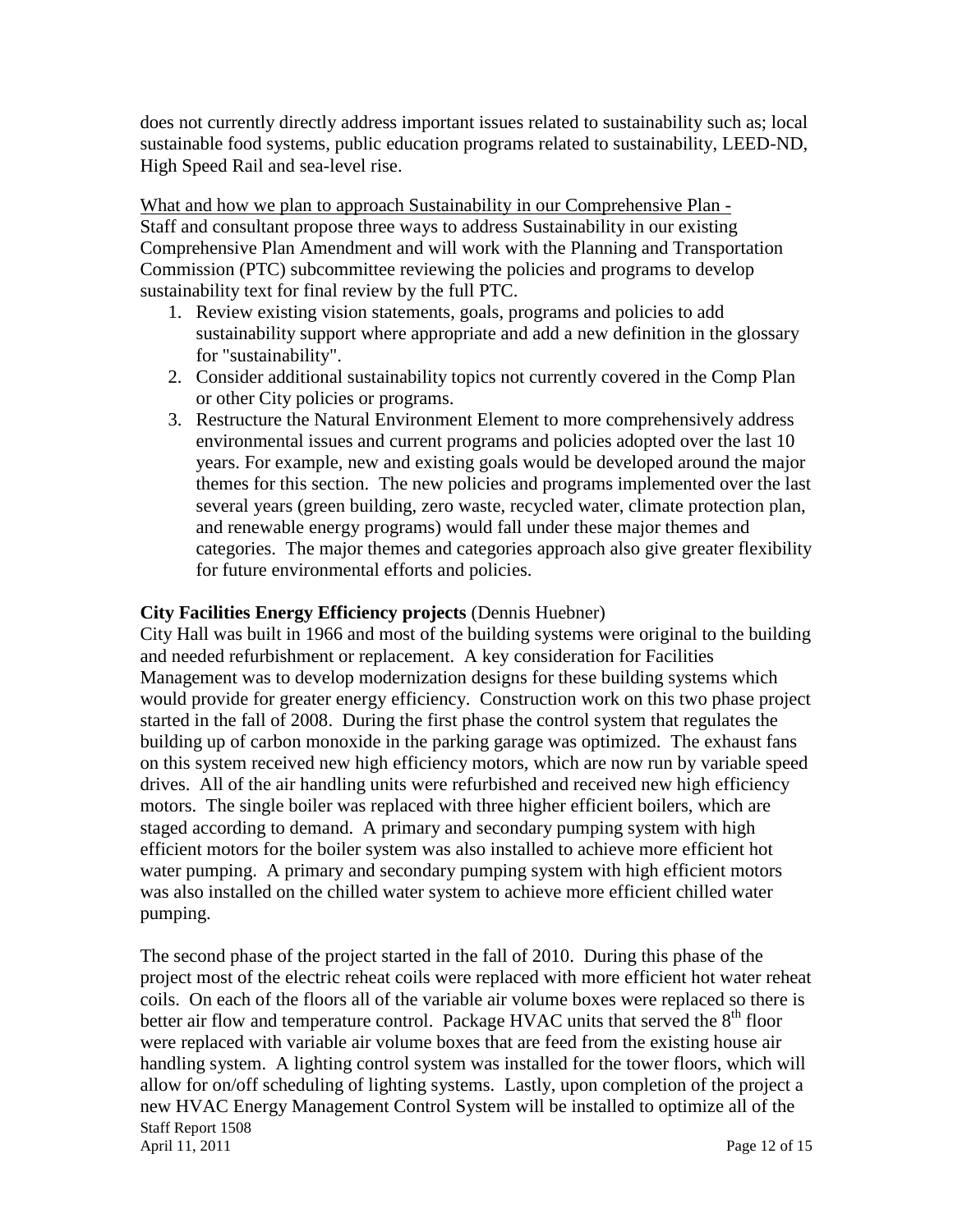mechanical systems to provide greater energy efficiency and better occupant comfort. The second phase is scheduled to be completed in the summer of 2011.

It is preliminarily estimated that the Phase 1 upgrades resulted in a 10% reduction of electricity consumption; this is equivalent to greenhouse gas reduction of 160 tons per year and will result in an annual electric bill saving of over \$33,000. A more detailed assessment, including water and natural gas savings will be formulated upon completion of the upgrades.

## **G. Transportation:**

## **CNG Station Pilot Project** (Keith LaHaie)

In December 2010, Public Works launched a pilot program to allow public access to CNG fuel at the City's Municipal Services Center (MSC). Customers are allowed access to the CNG dispensers between 9:00 AM and 2:00 PM, Monday through Friday. As of March 10, eight customers were participating. Public Works is currently in the process of repairing a surplus CNG compressor station at the MSC, and repurposing it to provide 24/7 public access. The dedicated public facility is expected to be operational in mid-May.

## **EV Strategies and Efforts** (Shiva Swaminathan/ Debra van Duynhoven)

Over the past year a number of initiatives have developed to support the new and developing Electric Vehicle (EV) market. Staff is working to streamline the permit process for the installation residential EV chargers at homes and businesses. A multidepartmental team is working on two opportunities for which some funding is offered to the City to install chargers at publicly accessible locations.

The first is the Recharge America program where the city will be receiving between 3-5 Coulomb Level 2 chargers for free, provided that the City pays for the installation. Staff is targeting downtown garages for this project. Staff also reached out to the Palo Alto Unified School District to include them in this opportunity and they also will be receiving one free Coulomb Level 2 charger for the District offices at 25 Churchill Ave. This project is expected to be completed by early summer.

The second projects is sponsored by Bay area Air quality management District (BAAQMD) and the California energy Commission (CEC) from whom we have received \$36,000 and \$10,000 respectively to install 4-5 Level 3 chargers in various locations in Palo Alto. This project will be completed by the end of the year. Both projects will help Staff determine the current demand for EV chargers and will help in planning for future installations.

Long-term plans for EV initiatives included policy review, residential and commercial permitting review, and review of the opportunity to offer time-of-use (TOU) electric rates. Staff understands that this is a council priority and is related to both sustainability and economic development, as we start to brand Palo Alto as an EV friendly city.

Staff Report 1508 April 11, 2011 **Page 13 of 15 ZipCar** (Debra van Duynhoven)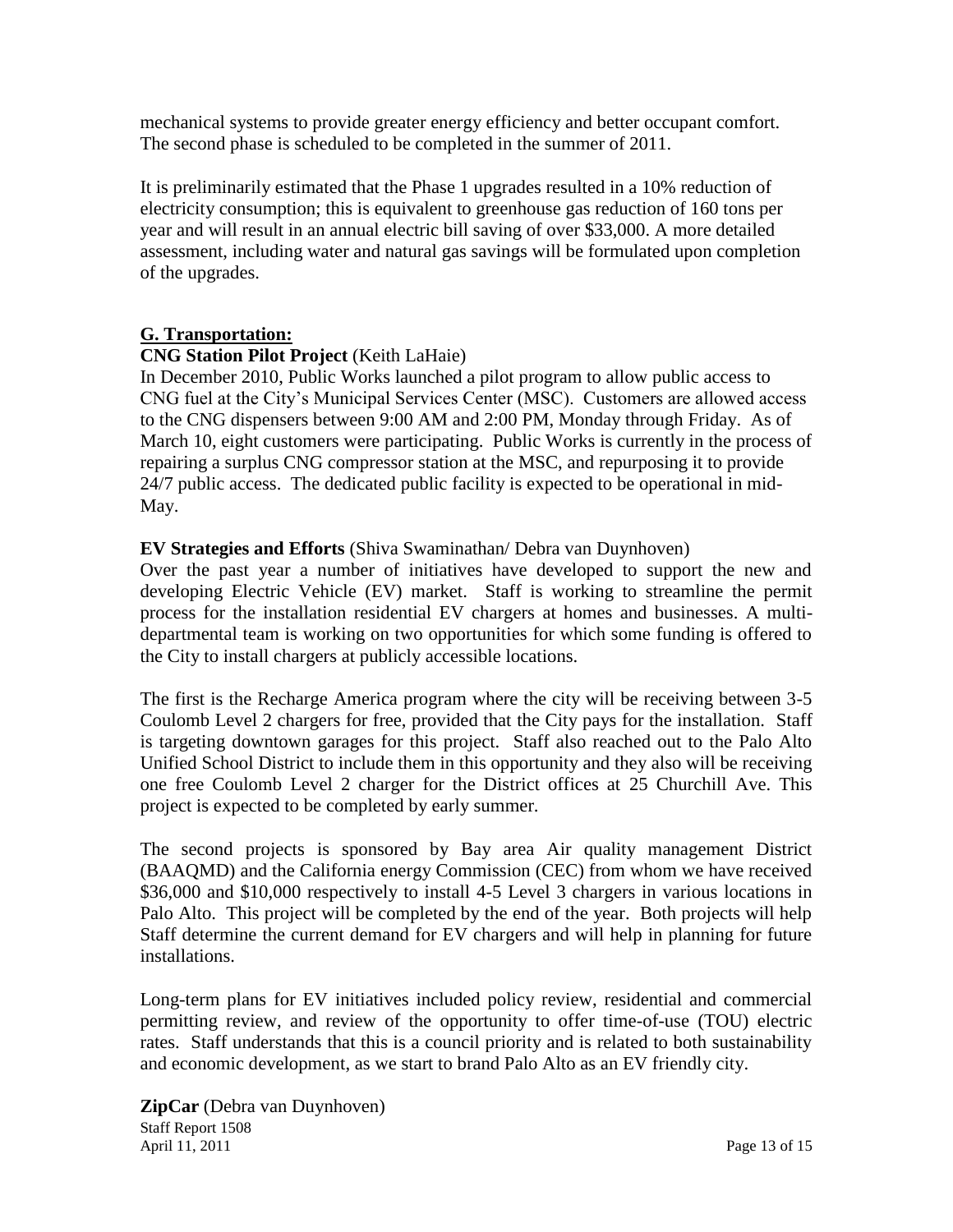Over the past 10 months City staff worked with Stanford, ZipCar and the Sheraton to install 2 ZipCar spots in the Palo Alto Transit Center parking lot (in between the Sheraton Hotel and the CalTrain University Station). Stanford already had a successful ZipCar program with more than 26 vehicles in 12 locations and they wanted to partner with the City to expand that network. The cars became available on March  $4<sup>th</sup>$  and immediately were reserved by both Stanford and community members. This program will allow for City staff to evaluate if there is a need to further expand this relationship.

#### **Bike Share** (Rafael Ruis)

The City of Palo Alto along with the Valley Transportation Authority (VTA) and the Cities of San Jose and Mountain View had been working on a countywide public bicycle sharing program that would have consisted of 100 bicycles throughout the Santa Clara County. In an effort to secure additional grant funding for a larger project, VTA joined a group to create a regional bicycle share program, and partnered with the Bay Area Air Quality Management District (BAAQMD), San Francisco MTA, County of San Mateo, SamTrans, and City of Redwood City to secure a \$4.29M grant from the Climate Initiatives Competitive Grant Program from the Metropolitan Transportation Commission. The City of Palo Alto is currently working with the VTA in the program and site planning of potential bike share locations.

The entire program will consist of approximately 1000 bikes, with Santa Clara County receiving approximately 400 bikes. The number of bikes that will be based is Palo Alto has yet to be determined, but is estimated at about 100 bikes. The main bike share kiosks will be based at major Caltrain stations, with satellite pods spread out within three miles of the main kiosks. The bicycle share project intends to begin operations in spring 2012.

The City of Palo Alto also has an employee bike share program with approximately 40 bikes in various city facilities. It was launched in the fall of 2009 and this program recycled the bikes that were used for the Senior Games event. Unfortunately this internal bike program is little used, and does not have defined staffing or maintenance provisions.

## **Employee Commute Program** (Kathy Durham)

In July, 2010, the employee commute program was modified to enable benefits-eligible employees who use transit or ride in a vanpool to take full advantage of federal tax law. The City provides an equitable 25% subsidy for their qualified commute expenses, and the remainder is covered by pre-tax salary deductions up to the federal monthly maximum of \$230. This resulted in typical savings of 52% of transit or vanpool costs, and has helped offset recent commute cost increases for these employees.

The modified program also includes a tax-free \$20 incentive for regular bike commuters, in the form of a voucher that can be used at any bike store for repairs, maintenance and equipment related to their bike commute. An evaluation of how these changes have impacted employee commute choices and the associated greenhouse gas emissions is planned for June, 2011. It will include participation statistics and an employee commute survey in conjunction with 511.org.